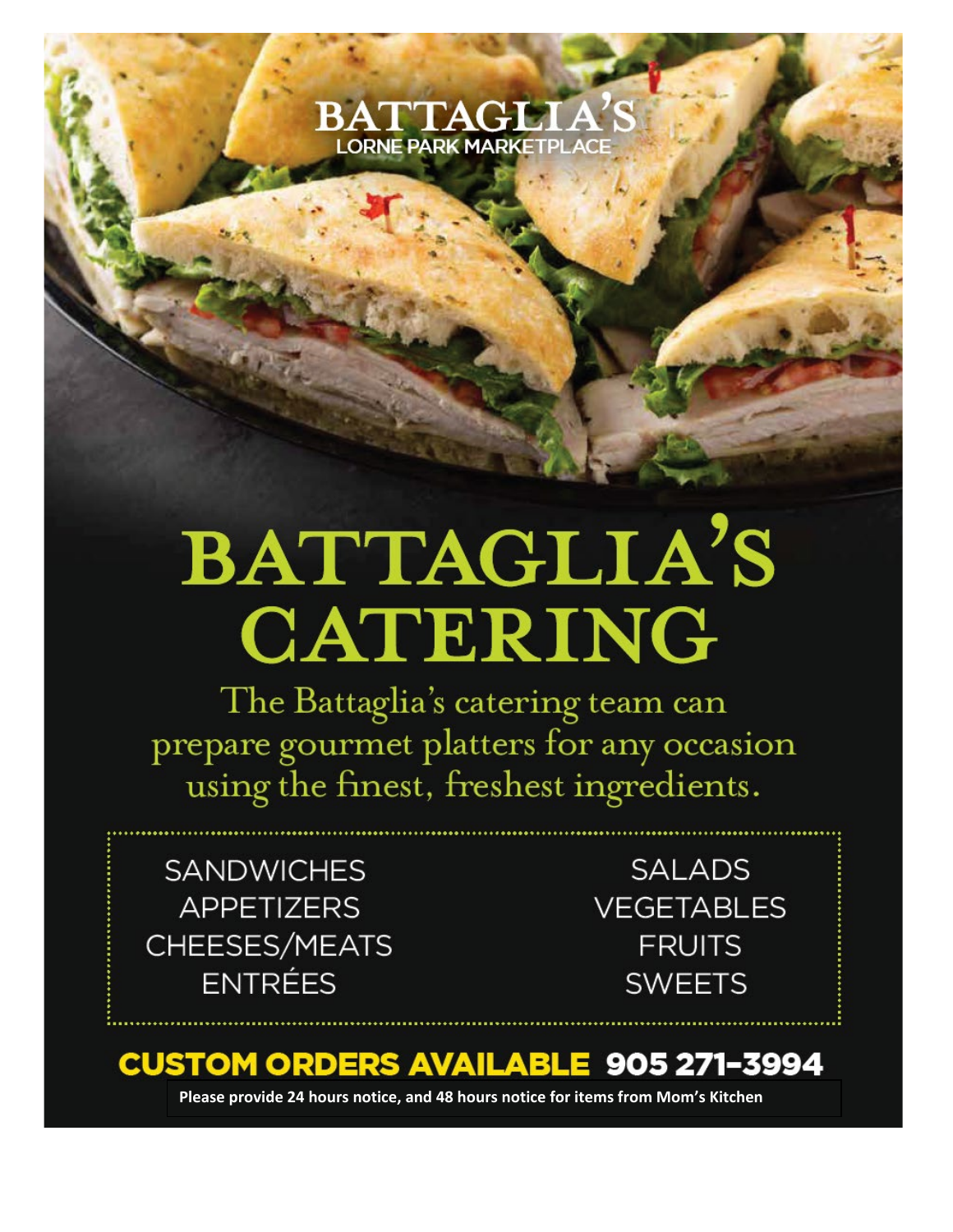| <b>DELI PLATTERS</b>                                                  | <b>DESCRIPTION</b>                                                                                    | <b>SMALL</b><br>Serves 8-12 | <b>LARGE</b><br>serves 15-18 | <b>X-LARGE</b><br>serves 22-25 |
|-----------------------------------------------------------------------|-------------------------------------------------------------------------------------------------------|-----------------------------|------------------------------|--------------------------------|
| Assorted Sandwiches on Bread                                          | Ham, Roast Beef, Chicken, Pastrami,<br>Egg, Tuna<br>on White &/or Whole Wheat                         | \$39.99                     | \$49.99                      | \$59.99                        |
| <b>Assorted Sandwiches on Kaisers</b>                                 | Salami, Black Forest Ham, Roast Beef,<br>Turkey, Chicken, Tuna, Egg,<br>with Lettuce, Tomato & Cheese | \$49.99                     | \$59.99                      | \$69.99                        |
| <b>Assorted Vegetarian Sandwiches</b><br>on Mini Buns                 | Eggplant, Zucchini, Roasted Peppers,<br>Lettuce, Tomato & Cheese                                      | \$49.99                     | \$59.99                      | \$69.99                        |
| <b>Wrap Platter</b>                                                   | Ham, Roast Beef, Chicken, Pastrami<br>with Mozzarella Cheese                                          | \$39.99                     | \$59.99                      | \$79.99                        |
| Sliced Meats & Cheese                                                 | Black Forest Ham, Roast Beef, Turkey,<br>Pastrami<br>with Provolone & Swiss Cheese                    | \$39.99                     | \$59.99                      | \$79.99                        |
| <b>Gourmet Cheese</b>                                                 | Assortment of Premium Cheese with<br><b>Grapes or Olives</b>                                          | \$49.99                     | \$79.99                      | \$89.99                        |
| <b>Snack Delights</b>                                                 | Variety of Meats & Cubed Cheese                                                                       | \$44.99                     | \$79.99                      | \$89.99                        |
| <b>Cheese Nibbler</b>                                                 | Variety of Cubed Cheese<br>with Grapes or Olives                                                      | \$49.99                     | \$79.99                      | \$89.99                        |
| Charcuterie Board - Customized<br>Please speak to the Deli Department | Italian Sausage, Salami, Prosciutto,<br>Roasted Peppers, Assorted Cheese,<br>Olives                   | From<br>\$89.00             | From<br>\$99.00              | From<br>\$129.00               |
| Antipasto Platter - Customized<br>Please speak to the Deli Department | Fresh Mini Bocconcini, Salami, Grilled<br>Vegetables, Assorted Olives                                 | From<br>\$89.00             | From<br>\$99.00              | From<br>\$129.00               |
| <b>Shrimp Platter</b>                                                 | Large Shrimp with Cocktail Sauce<br>& Lemon Wedges                                                    | \$59.99                     | \$99.99                      | \$119.99                       |
| Paté Platter                                                          | Cognac, Black Pepper, Red Wine<br>& Garlic Paté                                                       | \$44.99                     | \$89.99                      | \$109.99                       |
| Spinach Dip & Pumpernickel Tray                                       | Spinach Dip served in Pumpernickel loaf                                                               |                             | \$39.99                      |                                |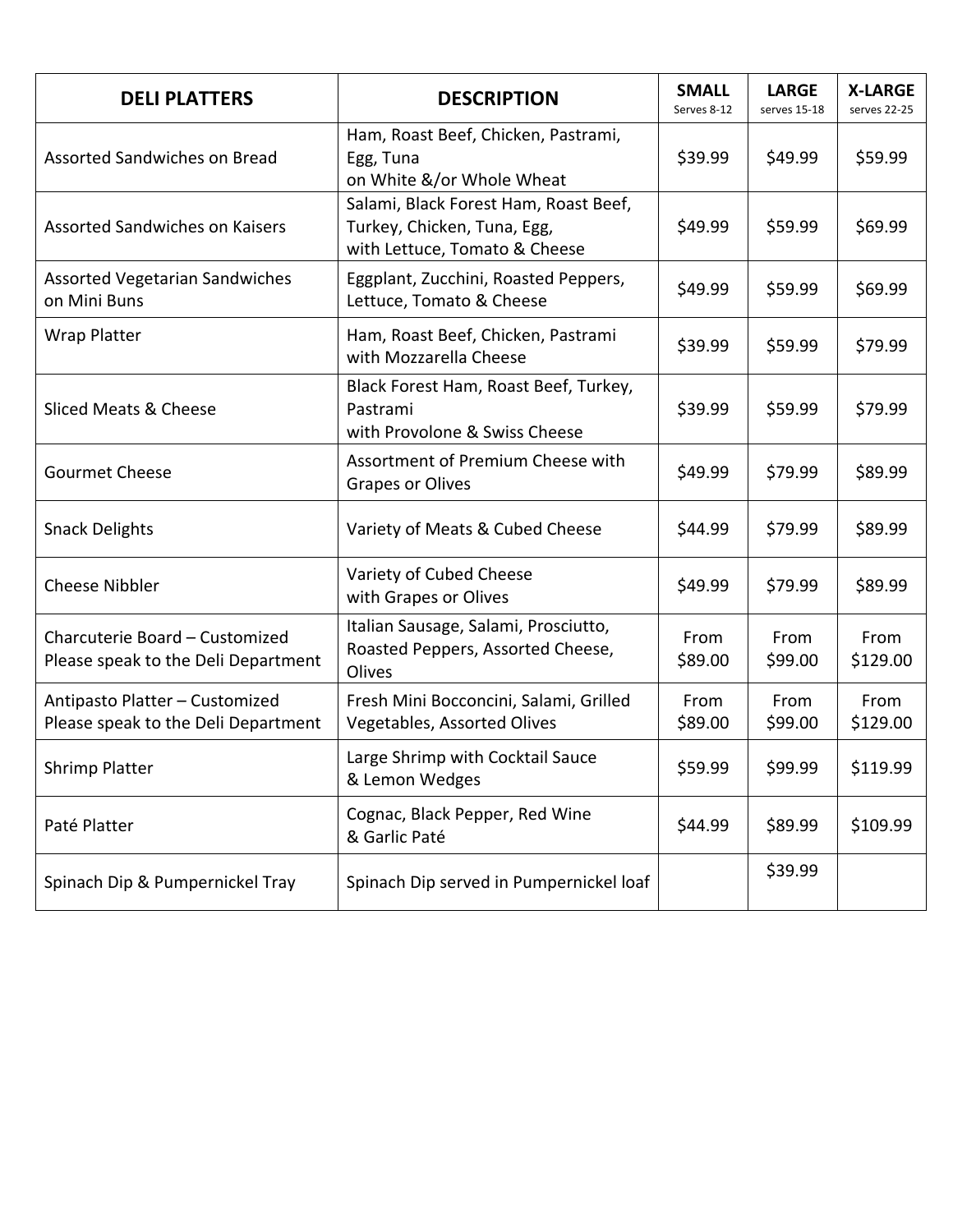| <b>SALAD BAR</b>                 | <b>DESCRIPTION</b>                                                                                        | <b>FAMILY</b><br>Serves 10-15 | <b>SMALL</b><br>Serves 20-30 | <b>LARGE</b><br>Serves 30-40 | <b>X-LARGE</b><br>Serves 40-50 |
|----------------------------------|-----------------------------------------------------------------------------------------------------------|-------------------------------|------------------------------|------------------------------|--------------------------------|
| Vegetable Platter                | Carrots, Celery, Broccoli, Cauliflower,<br>Cucumber, Peppers, Cherry Tomatoes,<br>with Ranch Dressing     | \$29.99                       | \$47.99                      | \$62.99                      | \$74.99                        |
| <b>Fruit Platter</b><br>(chunks) | Cantaloupe, Honey Dew Melon,<br>Watermelon, Pineapple, Grapes,<br>Strawberries, Blueberries               | \$32.99                       | \$49.99                      | \$67.99                      | \$84.99                        |
| <b>Watermelon Boat</b>           | Large Watermelon filled with a variety<br>of chopped Fresh Fruits                                         |                               |                              | \$49.99                      |                                |
| Pineapple Boat                   | Large Pineapple filled with a variety of<br>chopped Fresh Fruits                                          | \$15.99                       |                              |                              |                                |
| <b>Greek Salad</b>               | Romaine Lettuce with mixed Peppers,<br>Red Onion, Cucumber, Olives, Cherry<br>Tomatoes & Feta Cheese      | \$17.99                       |                              |                              | \$35.99                        |
| Caesar Salad                     | Romaine Lettuce, Caesar Dressing,<br>Bacon Bits, Croutons, Parmesan Cheese                                | \$16.99                       |                              |                              | \$33.99                        |
| Garden Salad                     | Mixed Lettuces, Peppers, Cucumber,<br>Red Onion, Shredded Carrots, Cherry<br>Tomatoes                     | \$15.99                       |                              |                              | \$32.99                        |
| Spinach Salad                    | Baby Spinach with Strawberries,<br>Walnuts, Sweet Tangerines, Almonds,<br><b>Blueberries, Cranberries</b> | \$17.99                       |                              |                              | \$35.99                        |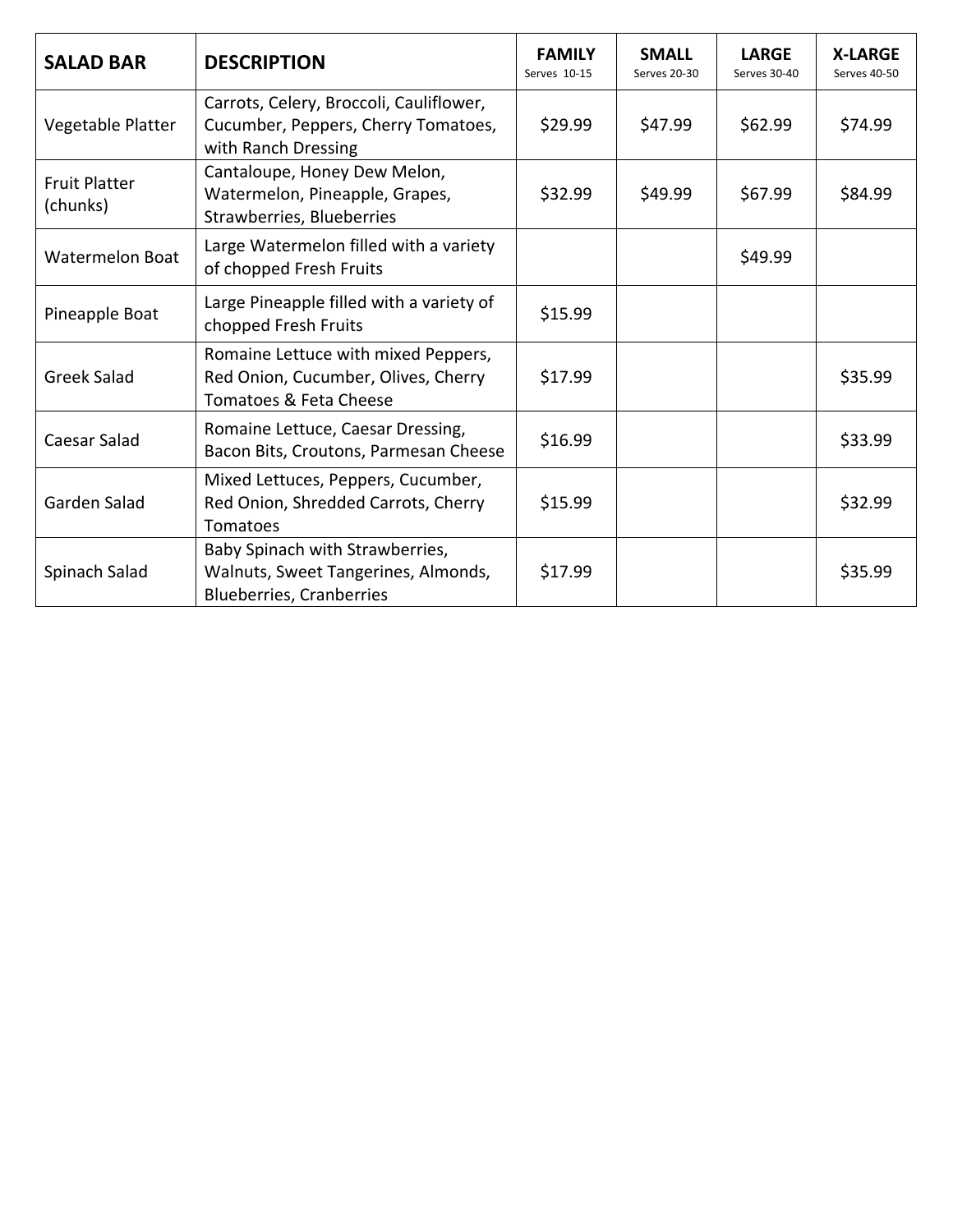| <b>MOM's KITCHEN</b>               | <b>DESCRIPTION</b>                                                                                                     | <b>SMALL</b>            | <b>MEDIUM</b>                | <b>LARGE</b>                 |
|------------------------------------|------------------------------------------------------------------------------------------------------------------------|-------------------------|------------------------------|------------------------------|
| <b>Wing Platter</b>                | Breaded or BBQ Wings with Plum Sauce                                                                                   | \$49.99<br>Serves 10-15 |                              |                              |
| Road House Platter                 | Breaded Wings, BBQ Wings, Chicken Strips,<br>Vegetable Spring Rolls, Olives, Cherry<br>Tomatoes, Plum Sauce            | \$69.99<br>Serves 12-18 | \$79.99<br>Serves 16-20      | \$89.99<br>Serves 25-30      |
|                                    |                                                                                                                        |                         | <b>MEDIUM</b><br>Serves 8-10 | <b>LARGE</b><br>Serves 16-20 |
| Lasagna - Meat                     | Extra Lean ground Veal & Beef, Lasagna<br>Egg Noodles, Parmesan Cheese,<br>Mozzarella Cheese, Tomato Basil Sauce       |                         | \$44.99                      | \$89.99                      |
| Lasagna - Cheese                   | Lasagna Egg Noodles, Spinach, Ricotta,<br>Parmesan Cheese, Mozzarella Cheese,<br><b>Tomato Basil Sauce</b>             |                         | \$44.99                      |                              |
| Lasagna - Vegetable                | Lasagna Egg Noodles, Carrots, Zucchini,<br>Celery, Broccoli, Parmesan Cheese,<br>Mozzarella Cheese, Tomato Basil Sauce |                         | \$44.99                      |                              |
| Eggplant Parmesan                  | Eggplant, Parmesan Cheese, Mozzarella<br>Cheese, Tomato Basil Sauce                                                    |                         | \$44.99                      |                              |
| Beef Bourguignon                   | Cubed Beef, Mushrooms, Onions, Spices                                                                                  |                         | \$59.99                      |                              |
| Roast Beef                         | Sliced Roast Beef, Store made Gravy,<br><b>Spices</b>                                                                  |                         | \$59.99                      |                              |
| Roast Lamb                         | Sliced Roast Lamb, Store made Gravy,<br><b>Spices</b>                                                                  |                         | \$59.99                      |                              |
| <b>Roast Pork</b>                  | Sliced Roast Pork, Store made Gravy,<br>Spices                                                                         |                         | \$49.99                      |                              |
| Shepherd's Pie                     | Lean ground Beef, Mashed Potatoes,<br>Mixed Veggies, Spices                                                            |                         | \$39.99                      | \$79.99                      |
| Macaroni & Cheese                  | Elbow Noodles, Creamy Cheddar Cheese<br>Sauce, Bread Crumb Topping                                                     |                         | \$39.99                      |                              |
| <b>Grilled Mixed</b><br>Vegetables | Zucchini, Mixed Peppers, Eggplant                                                                                      |                         | \$34.99                      |                              |
| <b>Mashed Potatoes</b>             | Mashed Potatoes with Cream & Butter                                                                                    |                         | \$29.99                      |                              |
| <b>Scalloped Potatoes</b>          | Thinly sliced Potatoes with Cream,<br>Parmesan Cheese & Bacon Bits                                                     |                         | \$29.99                      |                              |
| <b>Roasted Potatoes</b>            | Potatoes roasted in Olive Oil with Spices                                                                              |                         | \$24.99                      | \$49.99                      |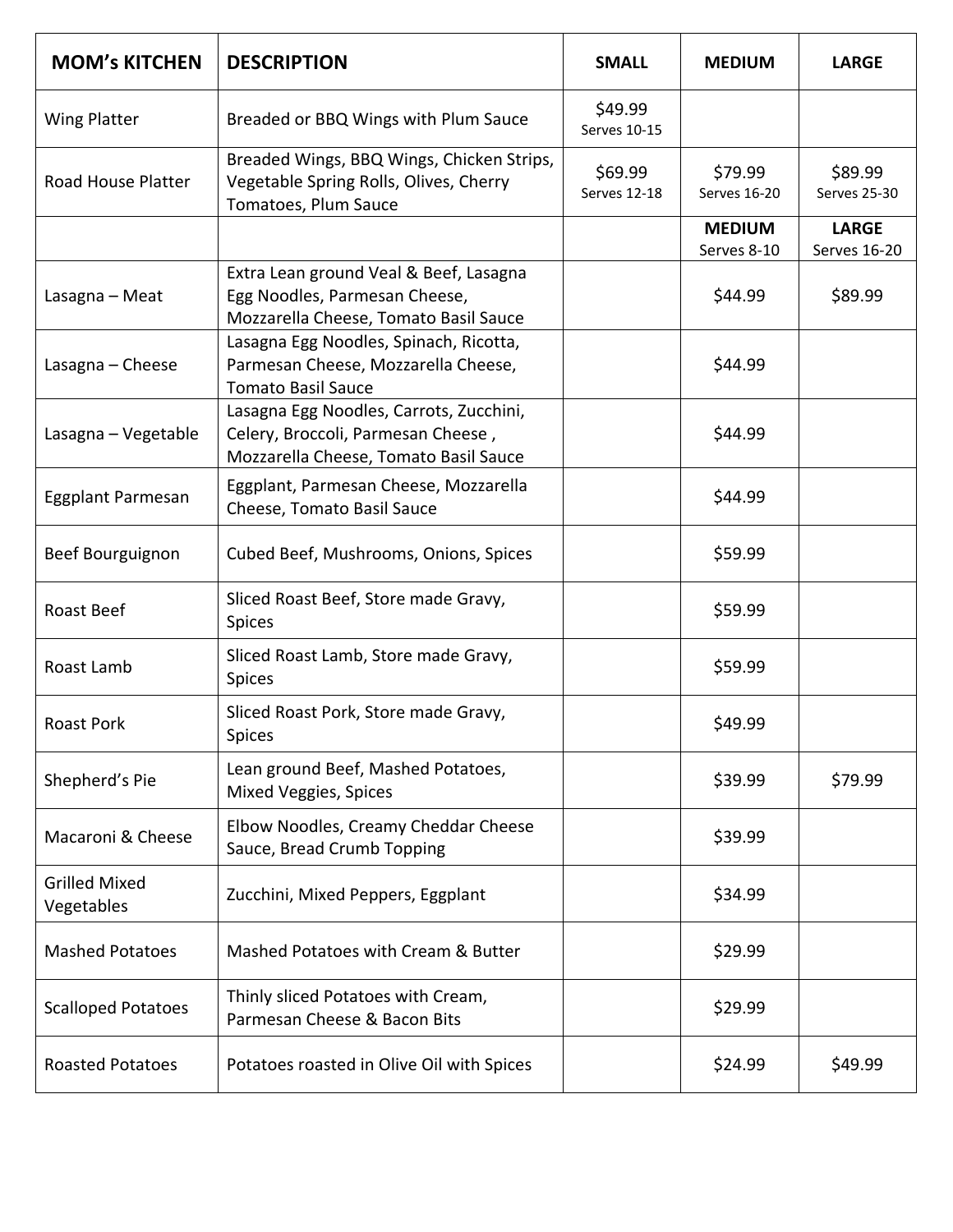| <b>Basic Pasta</b>                      | Your choice of Pasta with Tomato Basil<br>Sauce                                                                                | \$29.99           | \$59.99           |
|-----------------------------------------|--------------------------------------------------------------------------------------------------------------------------------|-------------------|-------------------|
| <b>Premium Rice</b>                     | Long grain white Rice or Potatoes with<br>Spinach, Arugula, Mushrooms and choice<br>of Vegetables                              | \$34.99           | \$69.99           |
| Premium Pasta                           | Your choice of Pasta with Alfredo, Vodka<br>or Bolognaise Sauce.                                                               | \$39.99           | \$79.99           |
| Premium Pasta with<br>Meat              | Extra lean ground Beef and Veal, your<br>choice of Pasta, with Alfredo, Vodka or<br><b>Bolognaise Sauce</b>                    | \$39.99           | \$79.99           |
| Cannelloni<br>Meat or Cheese            | Extra lean Beef & Veal (if requested),<br>Cannelloni Egg Noodles, Parmesan Cheese,<br><b>Tomato Basil Sauce</b>                | \$34.99<br>10 pcs |                   |
| <b>Stuffed Shells</b><br>Meat or Cheese | Extra lean Beef & Veal (if requested), Shell<br>Egg Noodles, Spinach, Ricotta Cheese,<br>Mozzarella Cheese, Tomato Basil Sauce | \$34.99<br>16 pcs |                   |
| Lemon Chicken                           | Floured Chicken breast with Lemon juice,<br>Mushrooms, Olive Oil, Gravy, Spices                                                | \$39.99<br>6 pcs  | \$79.99<br>12 pcs |
| Chicken Parmesan                        | Breaded Chicken Breast with diced<br>Tomato, Mozzarella Cheese                                                                 | \$39.99<br>6 pcs  | \$79.99<br>12 pcs |
| Veal Scallopini                         | Veal Cutlet, Mushrooms, Olive Oil, Store<br>made Gravy, Spices                                                                 | \$49.99<br>6 pcs  | \$99.99<br>12 pcs |
| Veal Parmesan                           | Breaded Veal Cutlets with diced Tomato,<br>Mozzarella Cheese                                                                   | \$49.99<br>6 pcs  | \$99.99<br>12 pcs |
| Cabbage Rolls                           | Lean ground Beef, Rice, Cabbage, Tomato<br>Sauce, Spices,                                                                      | \$39.99<br>8 pcs  |                   |